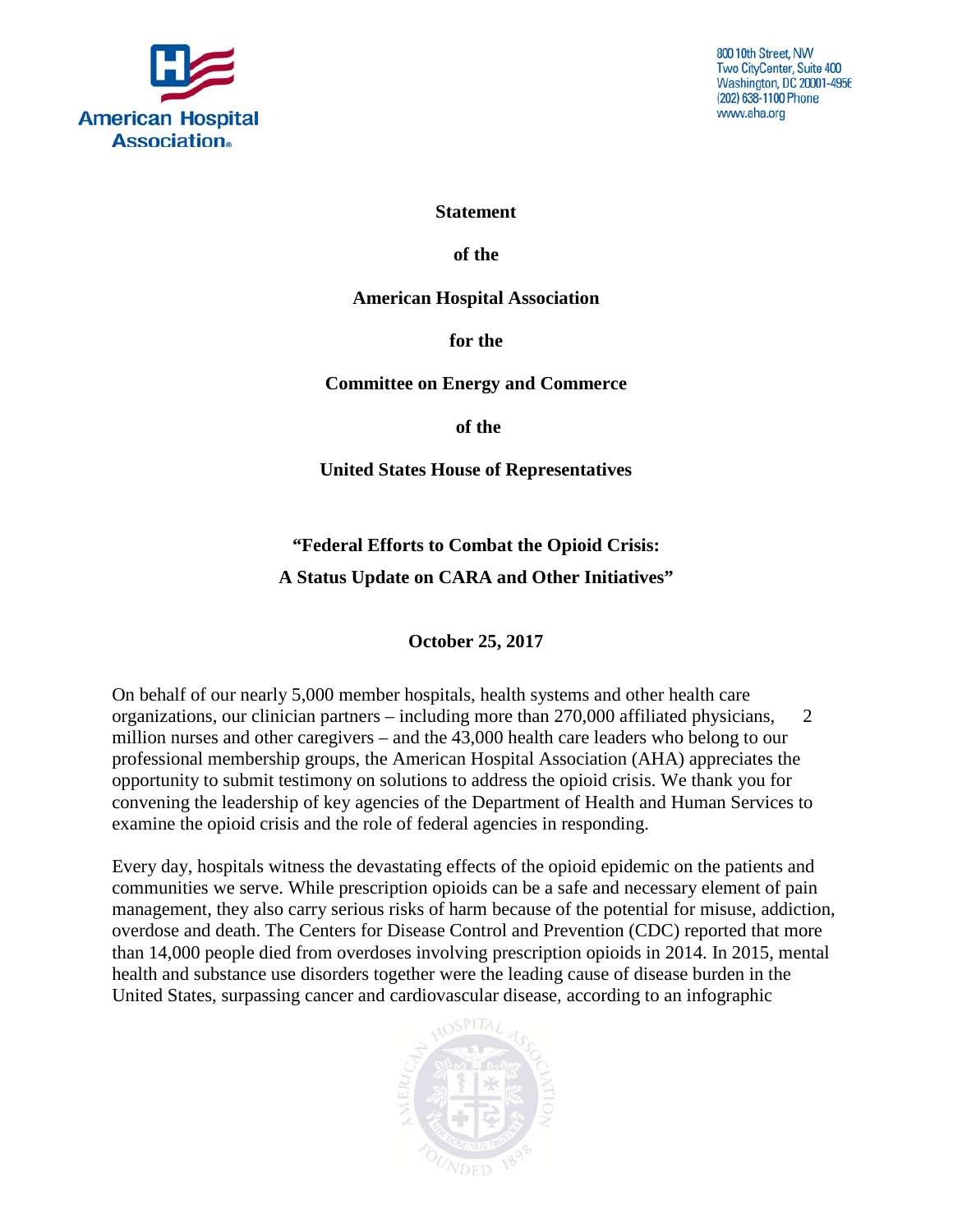published in the Journal of the American Medical Association. A June 2017 report from the Agency for Health Care Research and Quality found that opioid-related hospital stays increased by 75 percent for women and 55 percent for men between 2005 and 2014, while opioid-related emergency department visits doubled for both men and women.

America's hospitals and health systems play a distinct role in helping to address the opioid epidemic. Our members are working to end this epidemic, employing a multitude of strategies to fight this serious public health problem. They are implementing standard protocols for prescribing opioids, educating clinicians, promoting the use of state prescription drug monitoring programs, offering treatment and referrals to patients, implementing alternative ways to address pain management, and safeguarding prescription medicines from diversion.

At the same time, hospitals recognize that the medical community cannot end the opioid epidemic alone. Success will require sustained collaboration between private and public entities. As one example of such collaboration, last year, the AHA and CDC created a patient education resource on prescription opioids. Developed with input from CDC subject matter experts and hospital clinical and behavioral health leaders, the document provides evidence-based information about the risks and side effects of opioids. Our resource, distributed to all member hospitals and health systems and available through the AHA's website, is designed to facilitate discussions between health care providers and patients about the risks of, and alternatives to, opioids. In addition, the resource includes recommendations on the proper storage of opioids and disposal of unused opioids.

Hospitals and health systems recognize the essential role of federal resources in this effort. The AHA applauds the leadership of the members of the Committee in enacting the Comprehensive Addiction and Recovery Act and the 21<sup>st</sup> Century Cures Act, and we continue to support full funding and implementation of these laws. We urge you to assess the progress made to date in implementing their provisions, especially those related to expanding treatment, promoting education and training, reducing stigma and enforcing parity. The AHA further urges the Committee to support additional federal initiatives that promote access to comprehensive treatment for opioid-dependent patients and the allocation of adequate resources for such treatment, appropriate data sharing, prescriber education and parity enforcement.

## **RECOMMENDATIONS**

We would like to offer the following actions the government could take to help stem the tide of the opioid epidemic.

First, the AHA continues to urge Congress to eliminate barriers to treatment created by the Medicaid Institutions for Mental Disease (IMD) exclusion, which prohibits federal financial participation for inpatient care for individuals age 21-64 provided in an IMD with more than 16 beds. If the exclusion were eliminated, IMDs could expand access to services for patients with substance use disorders. This would be particularly helpful in improving access to treatment for those with severe or more complex substance use disorders (SUDs), reducing wait times for treatment, and possibly reducing boarding of patients with substance use and mental health disorders who would benefit from inpatient treatment.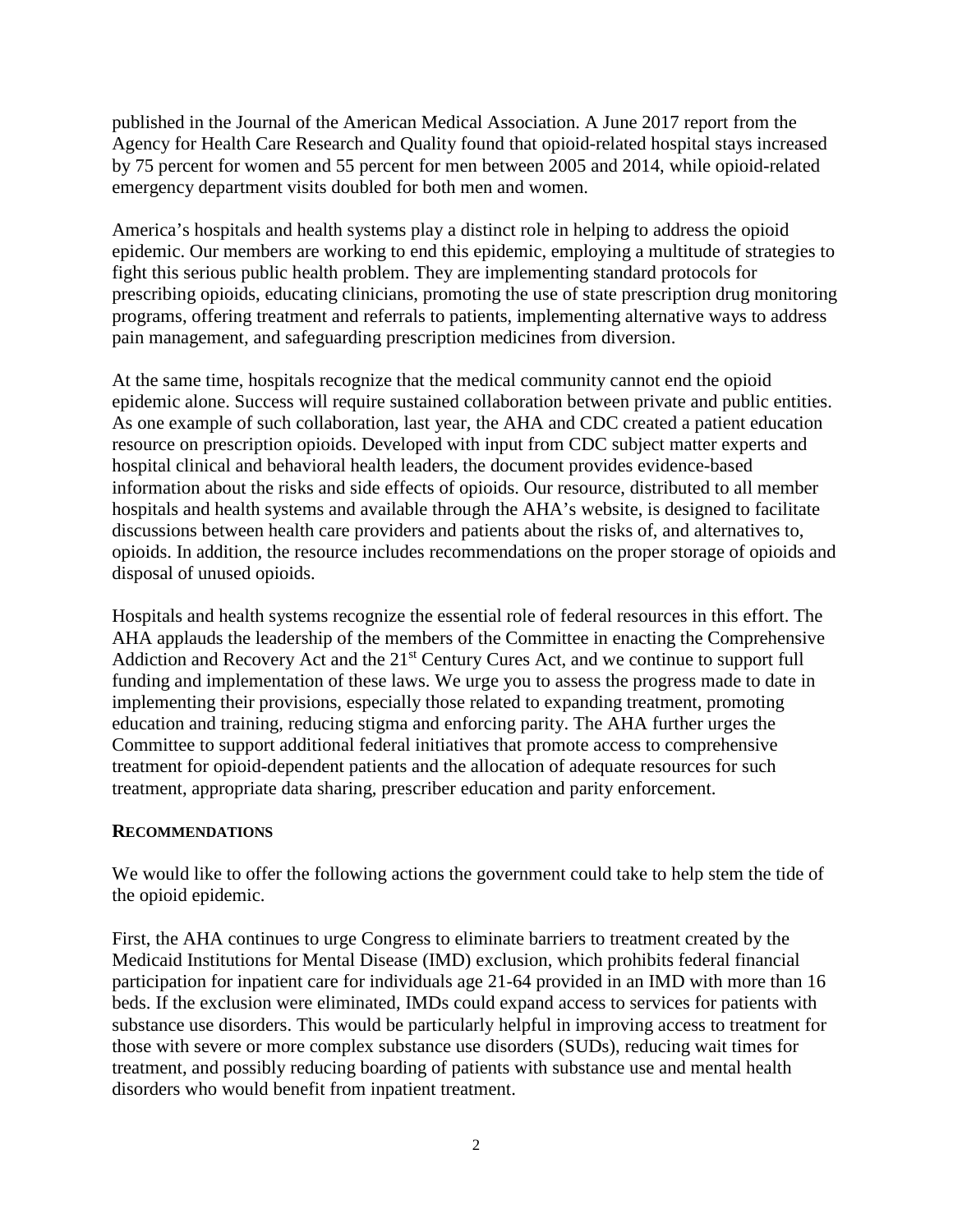Second, we urge the Committee to support amending 42 CFR Part 2, which governs the confidentiality of SUD patient records and impedes the sharing of patient information necessary for delivering the most efficient and effective care. The AHA supports legislation to fully align the Part 2 regulation with the Health Insurance Portability and Accountability Act (HIPAA) regulation as the best way to eliminate these barriers. Recent revisions made by the Substance Abuse and Mental Health Services Administration (SAMHSA) to the Part 2 regulations do little to eliminate existing barriers. In fact, complete alignment of Part 2 and HIPAA will require statutory changes, and we urge the Committee to support legislation necessary to achieve this outcome. Applying the same requirements to all patient information − whether behavioral or medical − would support the appropriate information sharing essential for clinical care coordination and population health improvement, while safeguarding patient information from unwarranted disclosure.

Third, the AHA encourages the Committee to enhance access to Medication Assisted Treatment (MAT). A recent report from the National Academies of Sciences, Engineering and Medicine underscores the gaps in the availability of MAT. The AHA has supported efforts to increase patient limits for buprenorphine prescribing. We agree that the federal government should continue to incentivize adequate access to MAT, and we urge the Committee to identify ways to increase the number of providers with specialty training as well. Among the key challenges for hospitals and health systems is finding physicians and psychiatrists with certifications in addiction medicine who can help oversee MAT services, directing evidenced-based medicine and serving as a resource for other clinicians, psychiatrists and staff.

Fourth, the AHA believes that fully employing and connecting prescription drug monitoring programs (PDMPs) – statewide electronic databases that collect designated data on substances dispensed in the state – will bolster federal efforts to combat the opioid epidemic. The AHA supports strengthening PDMPs and ensuring that PDMP information is shared across state lines. The federal government should seek ways to maximize their capacity to help clinicians avoid unnecessary or potentially harmful opioid prescriptions. We understand that most PDMPs already engage in some level of information sharing, especially with their neighboring states. In addition to enhancing these efforts, the potential exists to use certified electronic health records (EHRs) to improve knowledge about a patient's active and prior medications. We urge the Committee to find ways to support the inclusion of PDMP information in the certified EHR in a timely and efficient manner that is easy for clinicians to use in the course of their clinical workflow.

Fifth, the AHA strongly supports prescriber education through medical and dental school training, as well as continuing medical education, and has worked to disseminate information to hospitals on opioid prescribing guidelines, such as the CDC guidelines for chronic pain. We also have committed to continue sharing successful hospital practices related to education, prescriber monitoring and alternatives to pain management. We plan to release a toolkit later this fall with additional information and resources for hospitals. While the AHA supports increased prescriber education initiatives, we caution that mandatory requirements can have unintended consequences.